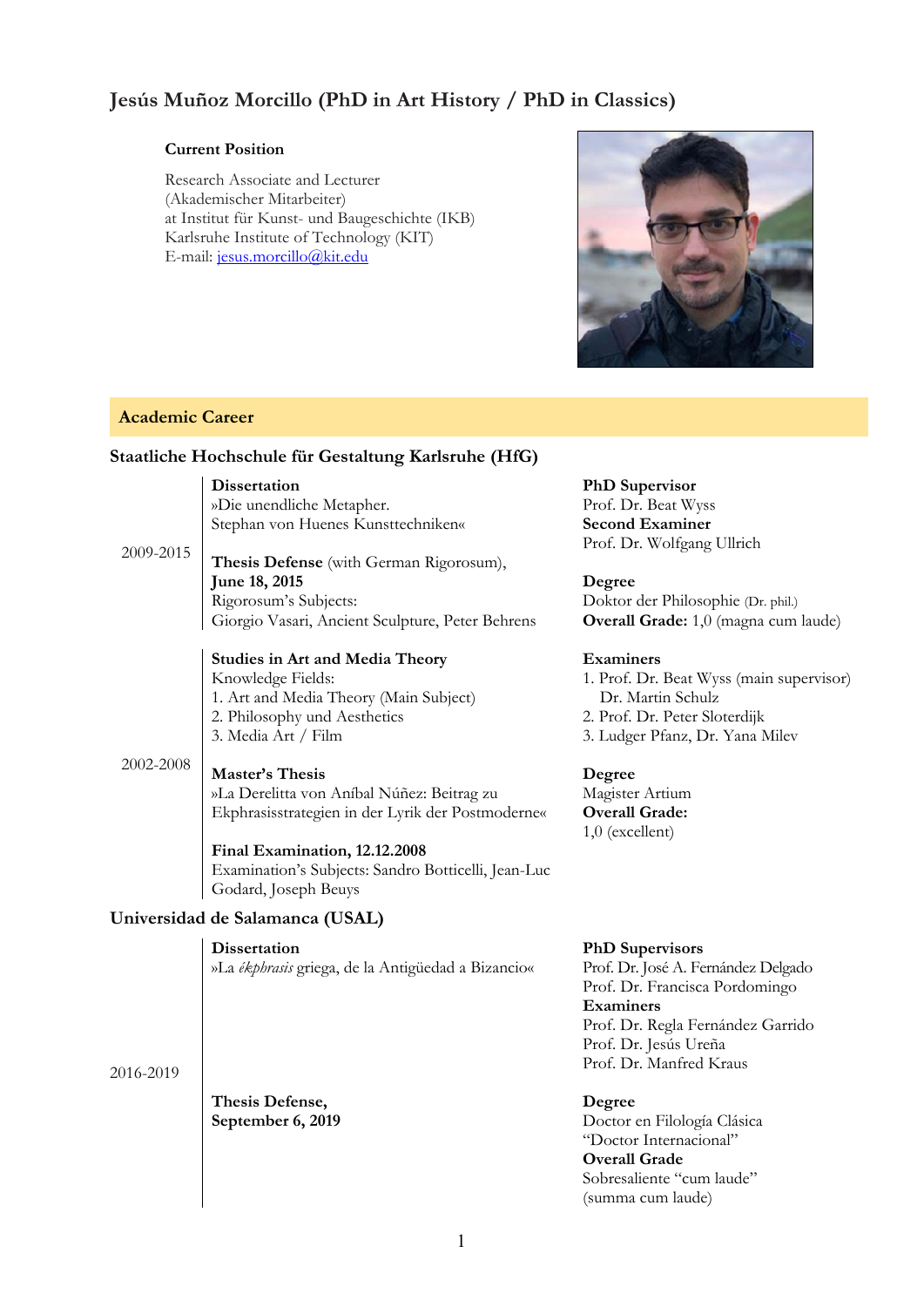| 1995-2001                  | <b>Studies in Classics</b><br>Academic Subjects: Greek, Latin, Ancient Philosophy<br>and Literature, Indoeuropean, Ibero-American<br>Literature, Art History, and Archaeology | Degree<br>Licenciado en Filología Clásica<br><b>Overall Grade:</b><br>Sobresaliente (excellent) |  |  |
|----------------------------|-------------------------------------------------------------------------------------------------------------------------------------------------------------------------------|-------------------------------------------------------------------------------------------------|--|--|
| <b>Funded Stays Abroad</b> |                                                                                                                                                                               |                                                                                                 |  |  |
| 2019-2020                  | <b>Volkswagen Foundation Fellow (PostDoc)</b>                                                                                                                                 | Research Stay                                                                                   |  |  |
|                            | at the Getty Research Institute, Los Angeles                                                                                                                                  |                                                                                                 |  |  |
| 2000-2001                  | <b>DAAD-Caixa-Research Grant</b>                                                                                                                                              | Research Stay                                                                                   |  |  |
|                            | Julius-Maximilians-Universität Würzburg                                                                                                                                       |                                                                                                 |  |  |
| 1999-2000                  | <b>Bavarian Government Research Grant</b>                                                                                                                                     | Research Stay                                                                                   |  |  |
|                            | Julius-Maximilians-Universität Würzburg                                                                                                                                       |                                                                                                 |  |  |
| August 1998                | <b>Grant for Summer Intensive Course in Modern</b>                                                                                                                            | Study Visit                                                                                     |  |  |
|                            | <b>Greek</b> Aristotle University Scholarship, Thessaloniki                                                                                                                   |                                                                                                 |  |  |
| 1997-1998                  | Sokrates Grant (European Exchange Program)                                                                                                                                    | Study Visit                                                                                     |  |  |

#### **Awards (Selection)**

KIT Faculty Award 2022 for Outstanding Teaching, Especially for the Course »LALA Art — Virtual Curated Excursion to Los Angeles«

Julius-Maximilians-Universität Würzburg

»Distinguished Landmark in Germany – Land of Ideas 2015« for the Research Project »e-Installation – Virtual Space for Media Art«

»Best Course« at the Faculty of Computer Sciences at KIT in Summer Semester 2014 and Winter Semester 2015/2016 for Participating as an Instructor at the Practical Course »Anthropomatik praktisch erfahren« within the Framework of the Research Projekt "e-Installation – Synesthetic Documentation of Media Art"

»CALEIDOSCOPIO 1998. XI Concurso europeo para estudiantes de enseñanza secundaria y universitaria«. First Prize for the Essay »Tradición Clásica en Aníbal Núñez« (Category: Spanish University Students)

Faculty of Architecture at KIT, Karlsruhe

Deutsche Bank & Initiative »Land of Ideas«, Berlin

Faculty of Computer Sciences at KIT, Karlsruhe

Aristoteles University, Thessaloniki

#### **Publications (Selection)**

2021: *La ékphrasis griega, de la Antigüedad a Bizancio*, Frankfurt am Main-New York: Peter Lang.

- 2020: »The Origins of Popular Science as a Rhetorical and Protreptical Practice«, in: Jesús Muñoz Morcillo & Caroline Y. Robertson-von Trotha (eds.), *Genealogy of Popular Science. From Ancient Ecphrasis to Virtual Reality*. Bielefeld: transcript, pp. 23-64.
- 2020: »Ursprünge und Protreptik des Science Slams.« In: Philipp Niemann, Laura Bittner, Christiane Hauser, Philip Schrögel (eds.), *Science-Slam. Multidisziplinäre Perspektiven auf eine populäre Form der Wissenschaftskommunikation*, Wiesbaden: Springer VS, pp. 201-224.

2019: Producers of Popular Science Web Videos on YouTube — Between New Professionalism and Old Gender Issues. *International Journal of Marketing, Communication and New Media* 7 (13), 2019 (with Czurda, Klemens; Geipel, Andrea; Robertson-von Trotha)

- 2019: »Aproximación a los cánones de la écfrasis, entre tradición literaria e influencia escolar«, *Rivista di Cultura Classica e Medioevale, RCCM* LXI (2), pp. 475-495.
- 2018: »Epicurus' Κανών in the *Letter to Herodotus*«, *Cuadernos de Filología Clásica. Estudios griegos e indoeuropeos, CFC(G)* 28, pp. 141-157.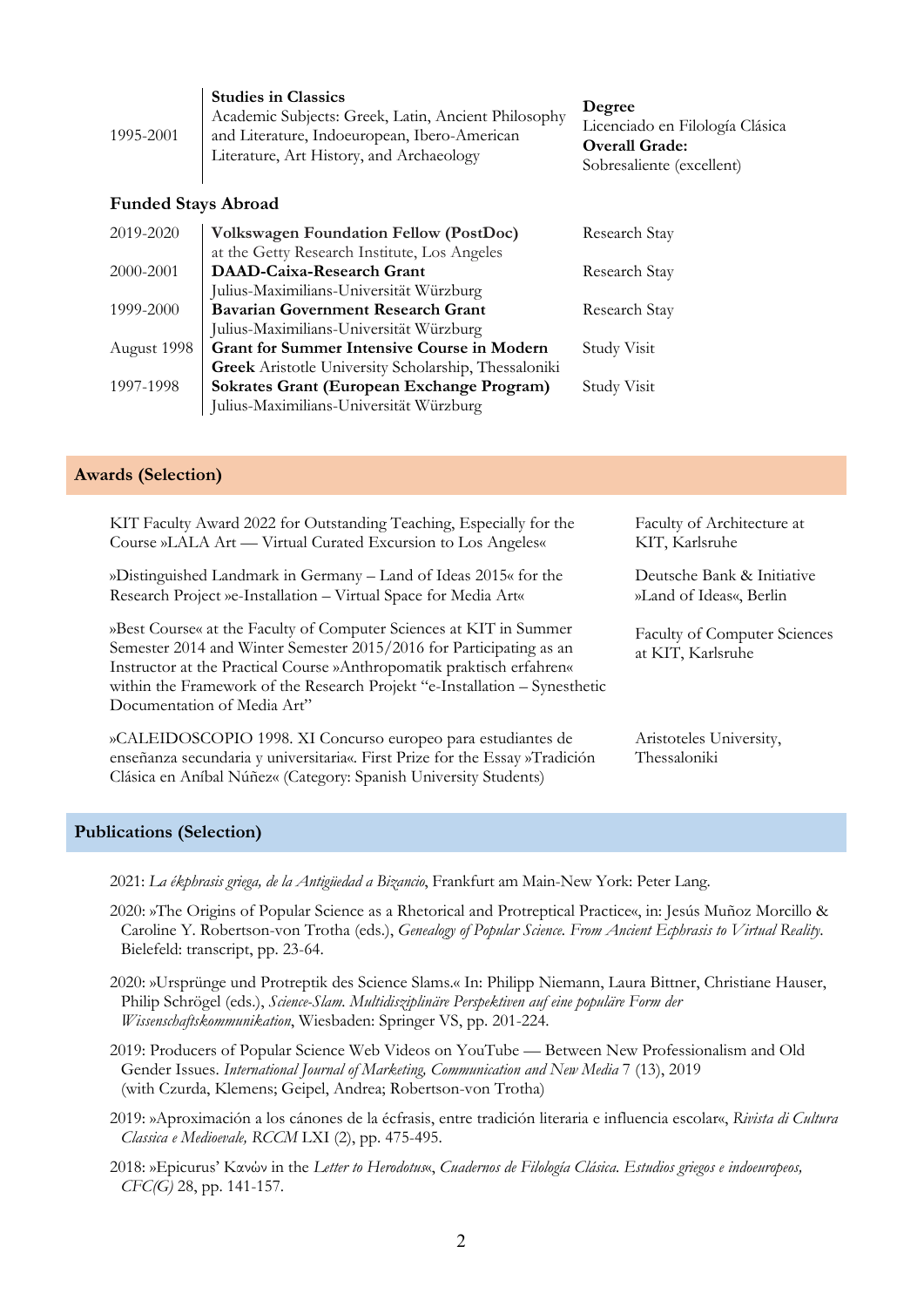- 2018: »Öffentliche Wissenschaft. Von 'Scientific Literacy' zu 'Participatory Culture'«, in: Selke, Stefan & Treibel, Anette (eds.): *Öffentliche Gesellschaftswissenschaften*, Springer Verlag, 2017, pp.43-60. (with Robertson-von Trotha, Caroline Y.)
- 2017: »Authenticity through VR-based Documentation of Cultural Heritage. A Theoretical Approach based on Conservation and Documentation Practices«, *Virtual Archaeology Review*, 8(16), pp. 35-43. (with Schaaf, Franziska; Schneider, Ralf; Robertson-von Trotha, Caroline Y.)
- 2016: »Epicurus and the Recipient's Question in the *Letter to Herodotus*«, *Revista de Filología Clásica Myrtia* 31, pp. 339-372.
- 2016: *Elektronik als Schöpfungswerkzeug. Die Kunsttechniken des Stephan von Huene*. Bielefeld: transcript.
- 2016: »Typologies of the Popular Science Web Video«, *Journal of Science Communication*, 15 (04) A02. Online Source: http://jcom.sissa.it/sites/default/files/documents/JCOM\_1504\_2016\_A02.pdf [16.12.2016]. (with Czurda, Klemens; Robertson-von Trotha, Caroline Y.)
- 2016: »e-Installation Synesthetic Documentation of Media Art via Telepresence Technologies«, in: Maria Bostenaru (ed.): *Space and Time Visualisation*. Springer Verlag. (with Faion, Florian; Zea, Antonio; Hanebeck, Uwe D.; Robertson von Trotha, Caroline Y.)
- 2013: »Aníbal Núñez: écfrasis como ejercicio de traducción e interpretación«, in: Pardellas Velay, Rosamna (ed.): *Aparente guante que sea cepo. Nuevas aproximaciones a las poética anibalianas*. Peter Lang Verlag: Frankfurt am Main, pp. 93-105.
- 2011: »Überlieferung von Medienkunst und digitale Nachlassverwaltung«, in: Robertson-von Trotha, Caroline Y.; Hauser, Robert (eds.): *Neues Erbe. Aspekte, Perspektiven und Konsequenzen der digitalen Überlieferung*. Karlsruhe: KIT Publishing, pp. 123-140.
- 2009: *Aníbal Núñez'* La Derelitta*. Ekphrasisstrategien in der Lyrik der Postmoderne*. Norderstedt: Grin. (2nd revised edition 2016)
- 2000: »Tradición Clásica en Aníbal Núñez«, in: *The Survival of the Greco-Roman Antiquity in the European Culture of the Second Half of the Twentieth Century* (Literature, Art, Political Thought). Thessaloniki: Aristoteles University, pp. 334-366.

| Teaching   |                                                                                                                                                                                                                  |
|------------|------------------------------------------------------------------------------------------------------------------------------------------------------------------------------------------------------------------|
| 2020-2021  | > LALA Art – Virtuell kuratierte Exkursion nach Los Angeles (22.-26.2.2021), IKB<br>Art and Ecology. Discourses and Visual Cultures, IKB<br>➤                                                                    |
|            | Europe and the Stars - Images, Narratives, and the Embodiment of a Cultural Vision,<br>➤<br>Jean Monnet Circle Seminar (session on Nov. 27, 2020), ZAK                                                           |
| 2019       | Königlich schön! 200 Jahre Museo del Prado (with Excursion), IKB<br>➤                                                                                                                                            |
|            | Kunst der US-amerikanischen Westküste (vom abstrakten Expressionismus zu neuen                                                                                                                                   |
| 2018-2019  | Kunstformen), IKB                                                                                                                                                                                                |
| since 2017 | > Grundlagen der Ästhetik Teil I (Antike), II (Neuzeit) und III (Gegenwart) (Introduction<br>to Aesthetics), ZAK & IKB                                                                                           |
| 2017-2018  | Ausstellung Virtuell (Virtual Exhibition, with Alice Klaassen), IKB (https://ausstellung-<br>➤<br>virtuell.de/)                                                                                                  |
| 2013-2016  | > Conception and Organization of the Practical Course                                                                                                                                                            |
|            | "e-Installation zur synästhetischen Dokumentation von Medienkunst" (e-Intallation,                                                                                                                               |
|            | Synesthetic Documentation of Media Art), in co-operation with Intelligent Sensor-<br>Actuator-Systems Laboratory (ISAS), KIT                                                                                     |
| 2012-2015  | > Der Wissenschaftsfilm im Internet: Theorie und Praxis (Science Film on the Internet:                                                                                                                           |
| 2014-2015  | Theory and Practice), ZAK                                                                                                                                                                                        |
|            | Klangplastik als Gesamtkunstwerk (Sound Sculpture as Total Work of Art), Department<br>➤<br>for Art and Media Theory, Staatliche Hochschule für Gestaltung Karlsruhe (HfG)                                       |
| 2010-2011  | Greek Courses, Akademie für die wissenschaftliche Weiterbildung Karlsruhe (AWWK)<br>➤                                                                                                                            |
| 2009-2010  | Metamorphosen der Medienkunst und ihre Dokumentation (Metamorphose of New<br>➤<br>Media Art and Its Documentation), Department for Art and Media Theory,<br>Staatliche Hochschule für Gestaltung Karlsruhe (HfG) |
|            |                                                                                                                                                                                                                  |

#### **Professional Experience (Selection)**

#### **Teaching**